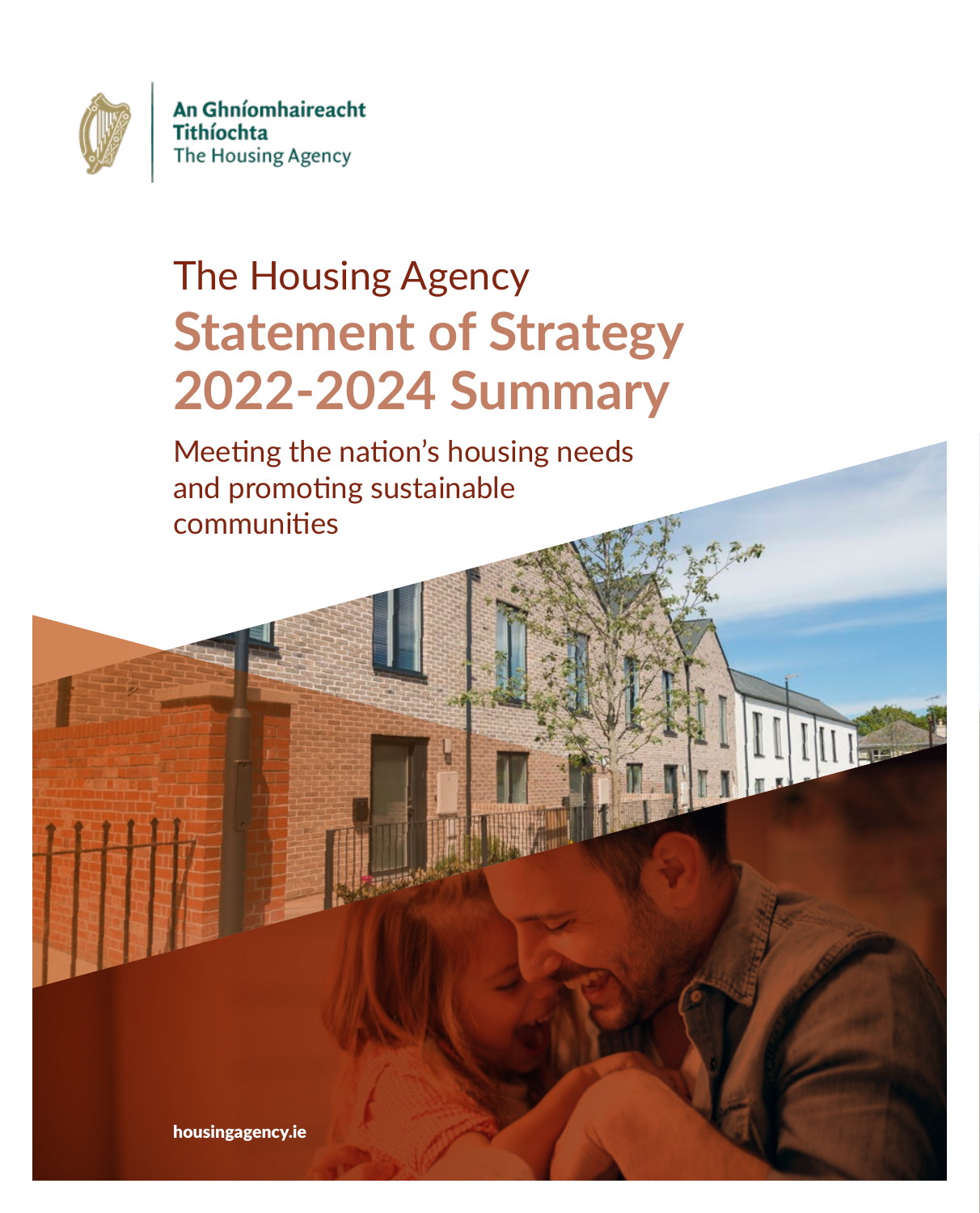### **Vision, Purpose and Values**



#### **Vision**

**To achieve an integrated housing system, meeting the nation's housing needs and promoting sustainable communities.**



#### **Purpose**

**The Agency's purpose is to provide expertise and solutions to help deliver sustainable communities throughout Ireland. In this strategic period, we will deliver our purpose in three ways:**



**1** Supporting stakeholders with **evidence-informed** 

**2** Enabling **supply and demand solutions** throughout the housing system.

**3** Ensuring the Agency and its stakeholders have the **capacity and agility to respond effectively**  to challenges in the housing system.



#### **Values**

The values of the Agency set the standard for the ways we work with colleagues and stakeholders. In this strategic period, we will continue to embed our values throughout the organisation to guide and inform everything we do. We have deliberately put people at the centre of everything we do to highlight the importance of our staff, our stakeholders, and the people we are working to support with housing needs.

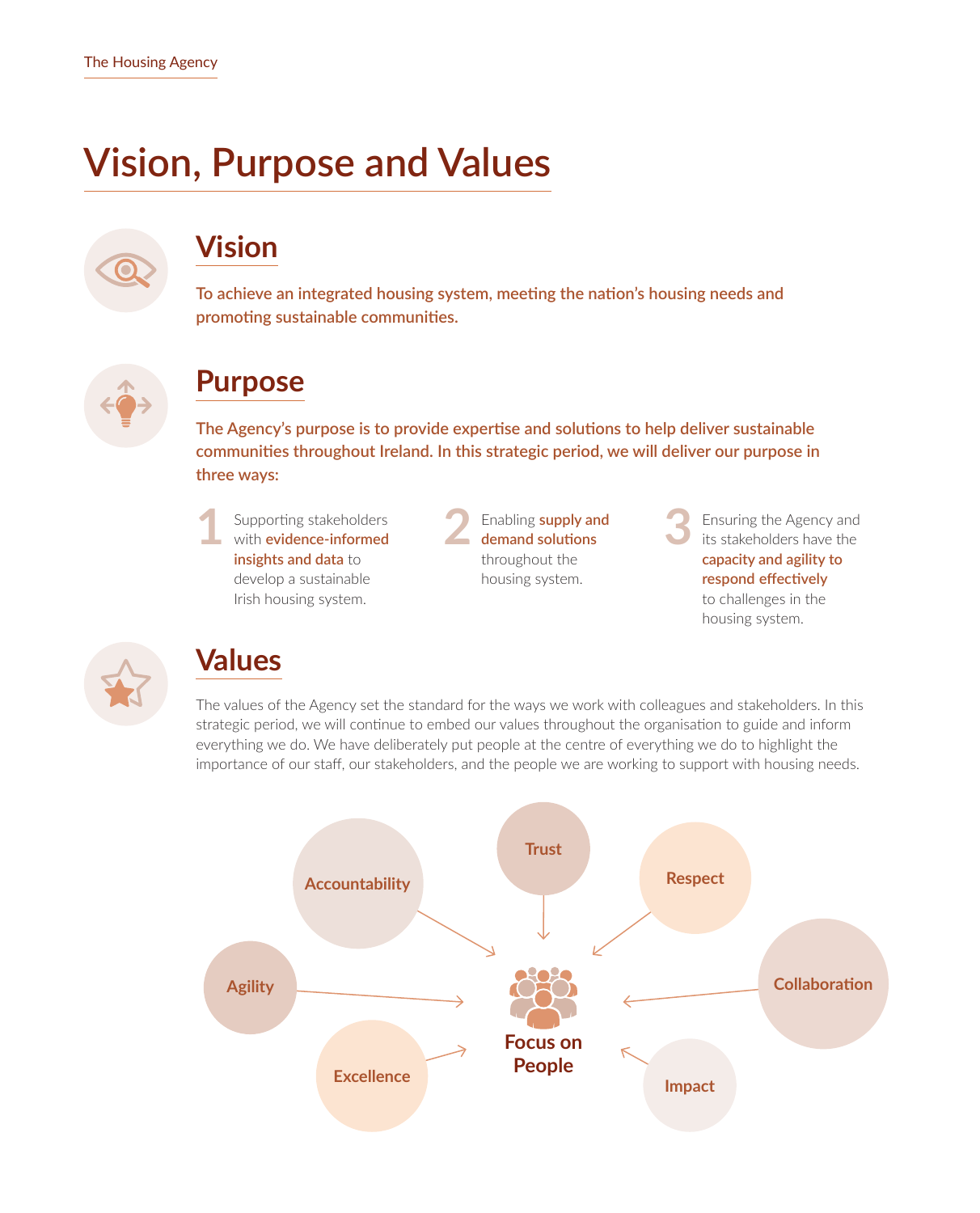### **Our Role**

| <b>Purpose</b> |                                    | What we do                                                                                                                                                                            | How We Do it                                                                                                              |
|----------------|------------------------------------|---------------------------------------------------------------------------------------------------------------------------------------------------------------------------------------|---------------------------------------------------------------------------------------------------------------------------|
|                | <b>Housing</b><br><b>Knowledge</b> | Provide high quality, targeted<br>and timely housing data,<br>assessments and evidence<br>to inform decision making by<br>government, local authorities,<br>AHBs and all stakeholders | • Research and data<br>• Economic analysis<br>• Review and evaluation<br>• Support policy development                     |
|                | <b>Supply and</b><br><b>Demand</b> | Co-ordinate the<br>implementation of<br><b>Government programmes</b><br>and enable the delivery<br>of housing solutions                                                               | • Housing delivery<br>• Technical assistance<br>• Social inclusion supports<br>• Project management<br>expertise          |
|                | <b>Building</b><br><b>Capacity</b> | Support the sector through<br>education and information<br>in operationalising housing<br>delivery and housing<br>management                                                          | • Training and education<br>• Guidance, toolkits, templates<br>• Housing advisory services<br>Stakeholder engagement<br>۰ |



#### **[Housing for All](https://www.gov.ie/en/publication/ef5ec-housing-for-all-a-new-housing-plan-for-ireland/)**

Our Strategic Plan 2022-2024 has been framed in the context of supporting **[Housing for All,](https://www.gov.ie/en/publication/ef5ec-housing-for-all-a-new-housing-plan-for-ireland/)** the Government's housing plan for Ireland.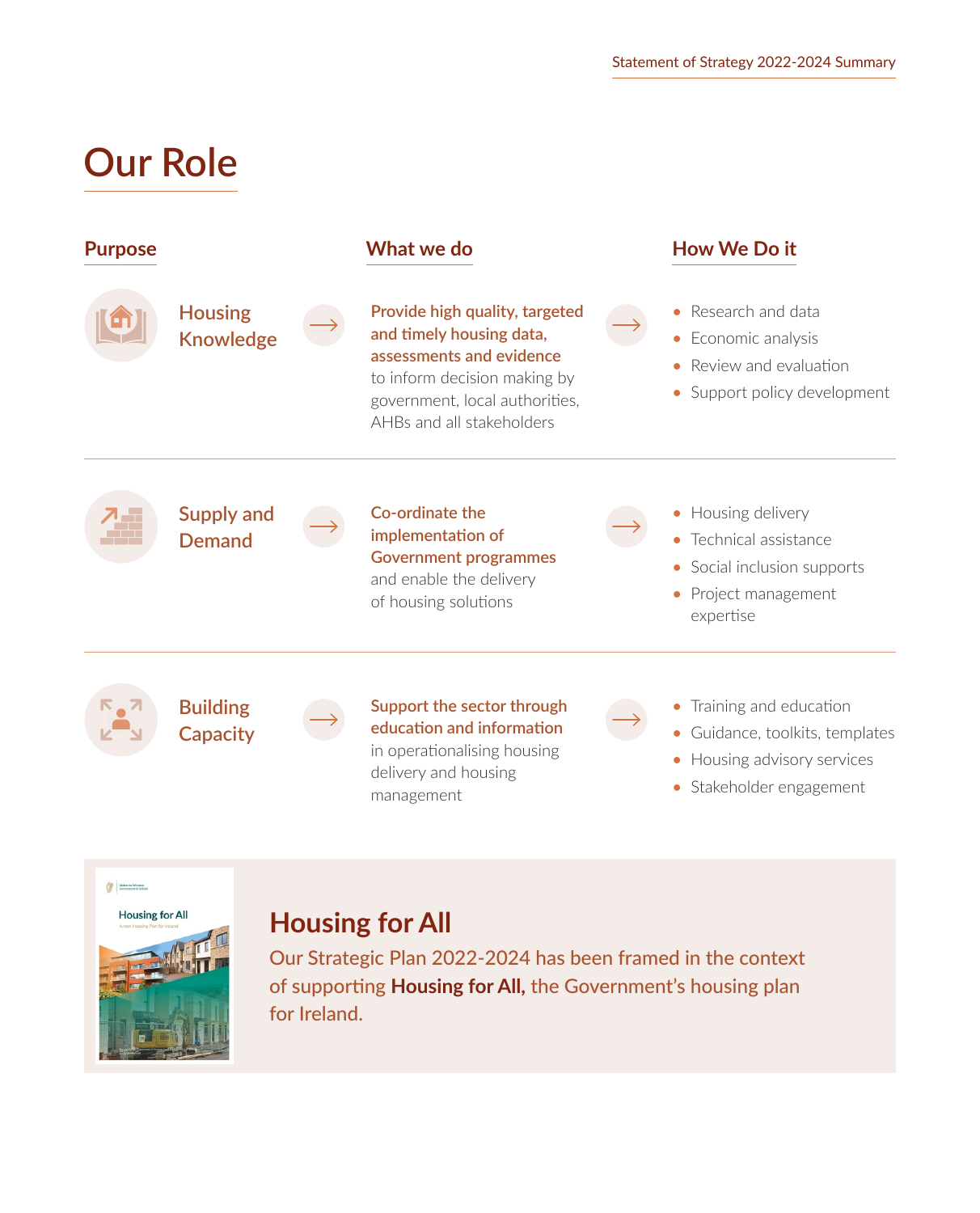## **Strategic Goals for the period 2022-2024**

#### **Being a Centre for Housing Knowledge**

| Goal                                                                                                                                                                                                                              | <b>Objective</b>                                                                                                                                                                                                                                                                                  | <b>Outcome</b>                                                                                                                                                                                                                                                                                                                                                                                                                                     |
|-----------------------------------------------------------------------------------------------------------------------------------------------------------------------------------------------------------------------------------|---------------------------------------------------------------------------------------------------------------------------------------------------------------------------------------------------------------------------------------------------------------------------------------------------|----------------------------------------------------------------------------------------------------------------------------------------------------------------------------------------------------------------------------------------------------------------------------------------------------------------------------------------------------------------------------------------------------------------------------------------------------|
| To ensure that<br>policy design and<br>implementation,<br>decision-making<br>and public discourse<br>are supported by the<br>provision of research,<br>insight and accurate<br>data, gathered<br>efficiently and<br>consistently. | • Be a respected leader on housing<br>insights and innovation.<br>• Develop and share new thinking.<br>• Contribute to policy development.<br>• Inform the public discourse about<br>the housing system in collaboration<br>with stakeholders.<br>• Develop appropriate evaluation<br>mechanisms. | Developed our research and analytical<br>$\bullet$<br>capacity to inform policy makers and<br>housing practitioners.<br>• Shaped new thinking on housing<br>needs and demands.<br>• Provided evidence-informed policy<br>advice.<br>• Deepened our stakeholders' and the<br>general public's understanding of<br>housing issues and options.<br>Identified learnings and recommend<br>$\bullet$<br>improvements to existing housing<br>programmes. |

#### **Bridging Housing Supply and Demand**

| Goal                                                                                                                                                    | <b>Objective</b>                                                                                                                                                                                                                                                                                                                                                                                                                                                 | <b>Outcome</b>                                                                                                                                                                                                                                                                                                                                                                                                                                                                                                           |
|---------------------------------------------------------------------------------------------------------------------------------------------------------|------------------------------------------------------------------------------------------------------------------------------------------------------------------------------------------------------------------------------------------------------------------------------------------------------------------------------------------------------------------------------------------------------------------------------------------------------------------|--------------------------------------------------------------------------------------------------------------------------------------------------------------------------------------------------------------------------------------------------------------------------------------------------------------------------------------------------------------------------------------------------------------------------------------------------------------------------------------------------------------------------|
| To ensure that the<br>Agency's resources<br>and expertise are<br>directed towards<br>delivering the vision<br>and intent of national<br>housing policy. | • Support home ownership and improve<br>affordability.<br>Increase the supply of affordable homes.<br>Contribute to the eradication of<br>homelessness.<br>• Support social inclusion policies in<br>housing delivery.<br>Increase social housing delivery.<br>Facilitate stakeholders to deliver their<br>housing delivery action plans.<br>• Address vacancy and efficient use<br>of existing stock.<br>Respond to emerging issues on<br>behalf of Government. | • Unlocked land for housing development.<br>Increased supply of social housing using<br>$\bullet$<br>our broad skills and resources.<br>• Supported pathways delivering affordable<br>purchase and cost rental homes.<br>• Contributed to ending long-term<br>homelessness.<br>• Supported town centre renewal to<br>provide sustainable, vibrant communities.<br>Encouraged the use of modern<br>$\bullet$<br>construction methods and technologies.<br>Helped households impacted by building<br>$\bullet$<br>defects. |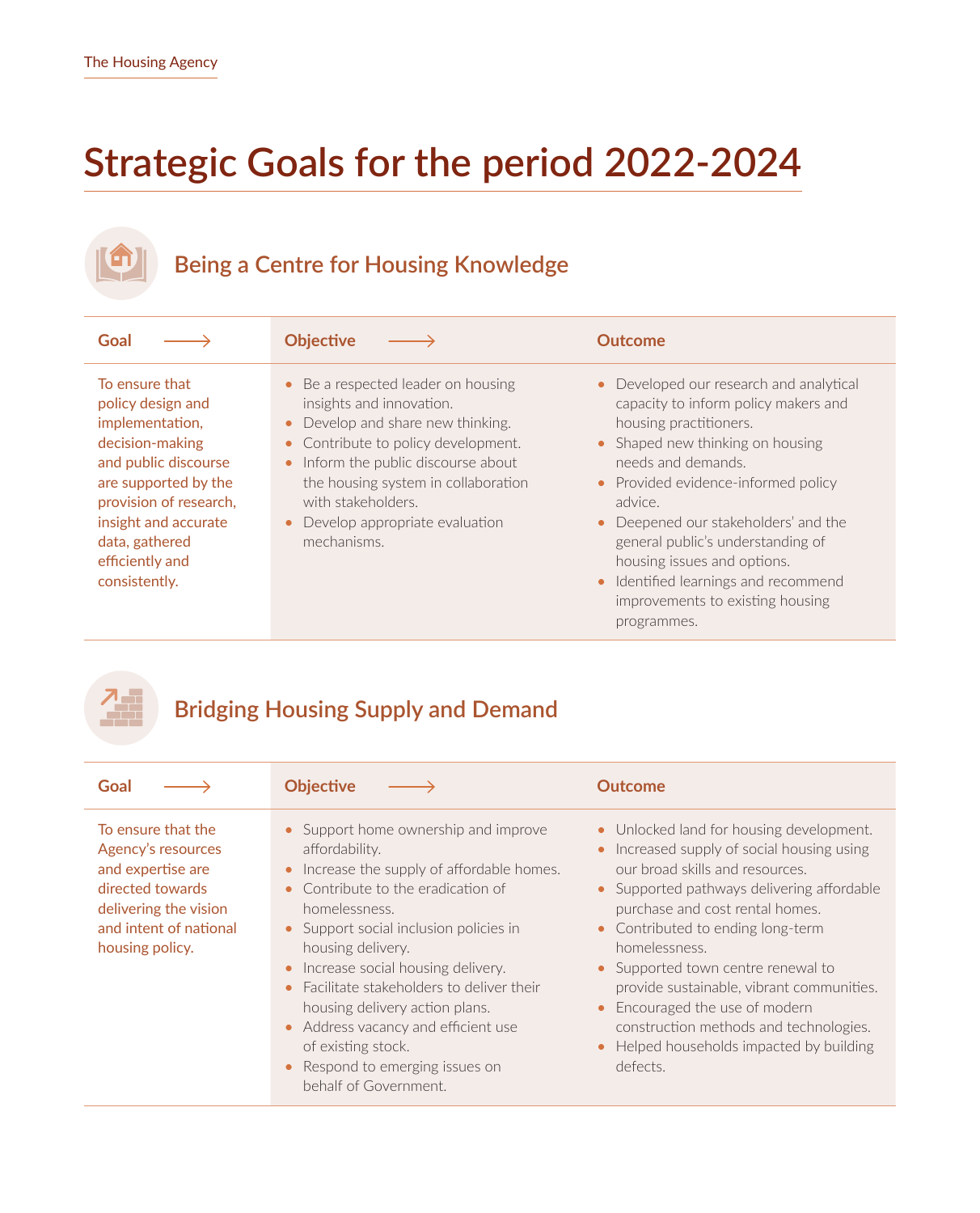

### **Building Capacity in Housing**

| Goal                                                                                                                                                                                                                                                                         | <b>Objective</b>                                                                                                                                                                                                                                                                                                                                                    | <b>Outcome</b>                                                                                                                                                                                                                                                  |
|------------------------------------------------------------------------------------------------------------------------------------------------------------------------------------------------------------------------------------------------------------------------------|---------------------------------------------------------------------------------------------------------------------------------------------------------------------------------------------------------------------------------------------------------------------------------------------------------------------------------------------------------------------|-----------------------------------------------------------------------------------------------------------------------------------------------------------------------------------------------------------------------------------------------------------------|
| Capacity in the<br><b>Housing System</b><br>To support Approved<br><b>Housing Bodies and</b><br>Local Authorities with<br>advice and information,<br>operational support and<br>customised training to<br>facilitate capability<br>development across<br>the housing system. | Support learning and expertise.<br>$\bullet$<br>Support housing professionals as<br>$\bullet$<br>a community of practice.<br>Support social inclusion in the<br>$\bullet$<br>housing sector.                                                                                                                                                                        | Supported housing practitioners in<br>$\bullet$<br>the day-to-day implementation of<br>housing policy.<br>Developed a strong community of<br>professional housing practice across<br>the sector.<br>• Worked to improve social inclusion in<br>our communities. |
| <b>Organisational Capacity</b><br>in the Housing Agency<br>To grow the Agency's<br>capability and agility to<br>reflect the changing<br>landscape in which<br>it operates, and the<br>broad spectrum of<br>requirements assigned<br>to it                                    | Ensure the organisation's operating<br>model, structures and capacity are<br>appropriate for the purpose and<br>organisational goals set out in this<br>strategy.<br>Deliver a professional and quality<br>$\bullet$<br>service to the Agency's stakeholders.<br>Enable the Agency to operate to<br>$\bullet$<br>the highest levels of public sector<br>governance. | The right structures and people in place<br>$\bullet$<br>to achieve our purpose.<br>Strengthened the organisation to create<br>a more diverse, inclusive and supported<br>workforce.<br>Operated to the highest levels of public<br>sector governance.          |